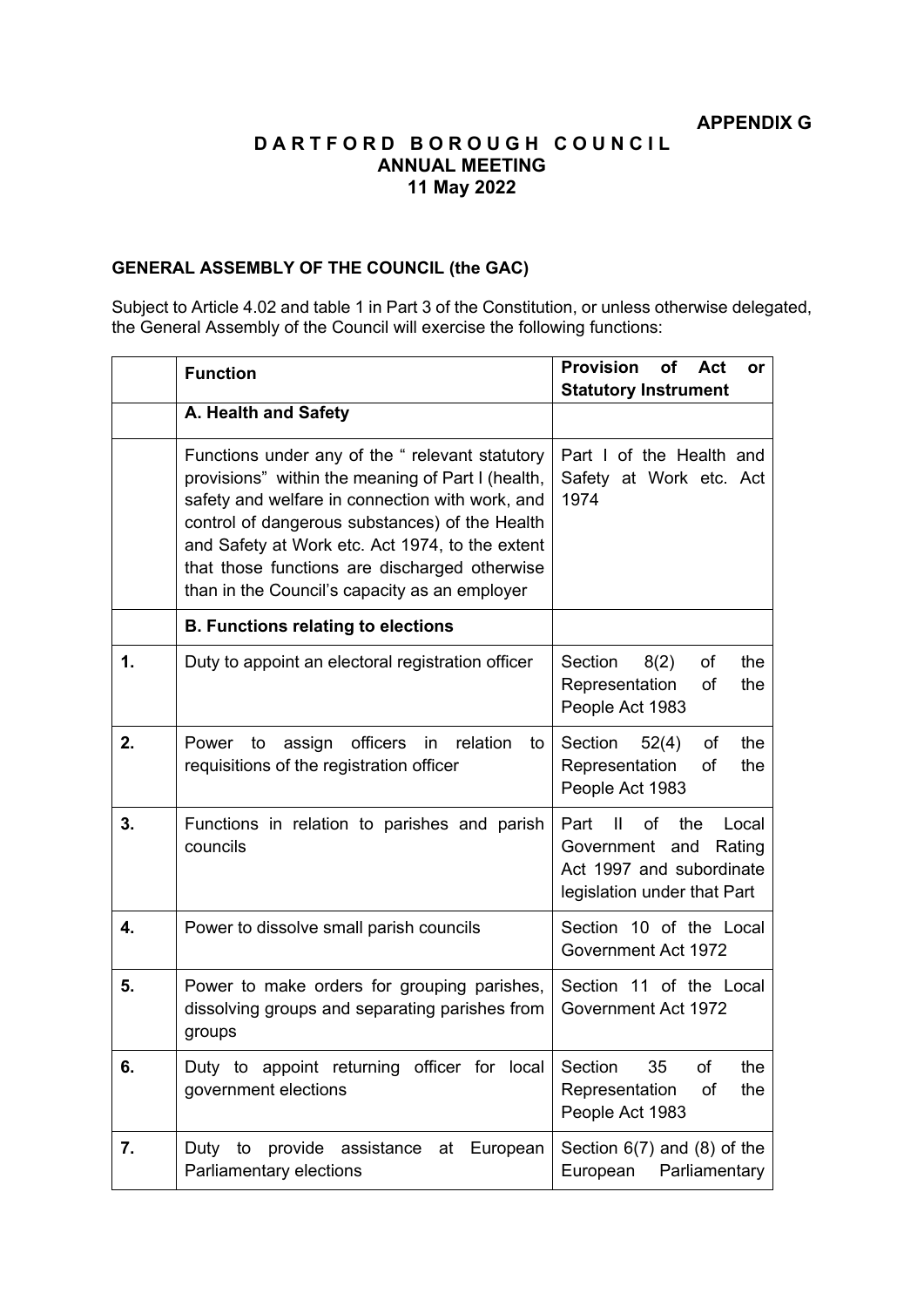|     |                                                                                                        | Elections Act 2002                                                                                                            |
|-----|--------------------------------------------------------------------------------------------------------|-------------------------------------------------------------------------------------------------------------------------------|
| 8.  | Duty to divide constituency into polling districts                                                     | Sections 18A to 18E of,<br>and Schedule A1 to, the<br>the<br>Representation<br>of<br>People Act 1983                          |
| 9.  | Power to divide electoral divisions into polling<br>districts at local government elections            | Section<br>31<br>of<br>the<br>Representation<br>of<br>the<br>People Act 1983                                                  |
| 10. | Powers in respect of holding of elections                                                              | the<br>Section<br>39(4)<br>of<br>Representation<br>of<br>the<br>People Act 1983                                               |
| 11. | Power to pay expenses properly incurred by<br>electoral registration officers                          | Section<br>54<br>of<br>the<br>Representation<br>of<br>the<br>People Act 1983                                                  |
| 12. | Power to fill vacancies in the event of insufficient<br>nominations                                    | Section<br>21<br>of<br>the<br>Representation<br>of<br>the<br>People Act 1985                                                  |
| 13. | Duty to declare vacancy in office in certain cases                                                     | Section 86 of the Local<br>Government Act 1972                                                                                |
| 14. | Duty to give public notice of a casual vacancy                                                         | Section 87 of the Local<br>Government Act 1972                                                                                |
| 15. | Power to make temporary appointments to<br>parish councils                                             | Section 91 of the Local<br>Government Act 1972                                                                                |
| 16. | Power to submit proposals for pilot schemes for<br>local elections                                     | Section<br>10<br>of<br>the<br>Representation<br>of<br>the<br>People Act 2000)                                                 |
| 17. | Duty to consult on change of scheme for<br>elections                                                   | Sections 33(2), 38 (2) and<br>of<br>40(2)<br>the<br>Local<br>Government<br>Public<br>and<br>Involvement in Health Act<br>2007 |
| 18. | Duties relating to publicity for whole council<br>elections                                            | Sections 35, 41 and 52 of<br>the Local Government and<br>Public<br>Involvement<br>in.<br>Health Act 2007                      |
| 19. | relating<br>to<br>notice<br>Electoral<br><b>Duties</b><br>to<br>Commission for whole council elections | Sections 36 and 42 of the<br>Government<br>Local<br>and<br>Public<br>Involvement<br>in<br>Health Act 2007                     |
| 20. | Power to alter years of ordinary elections of                                                          | Section 53 of the Local                                                                                                       |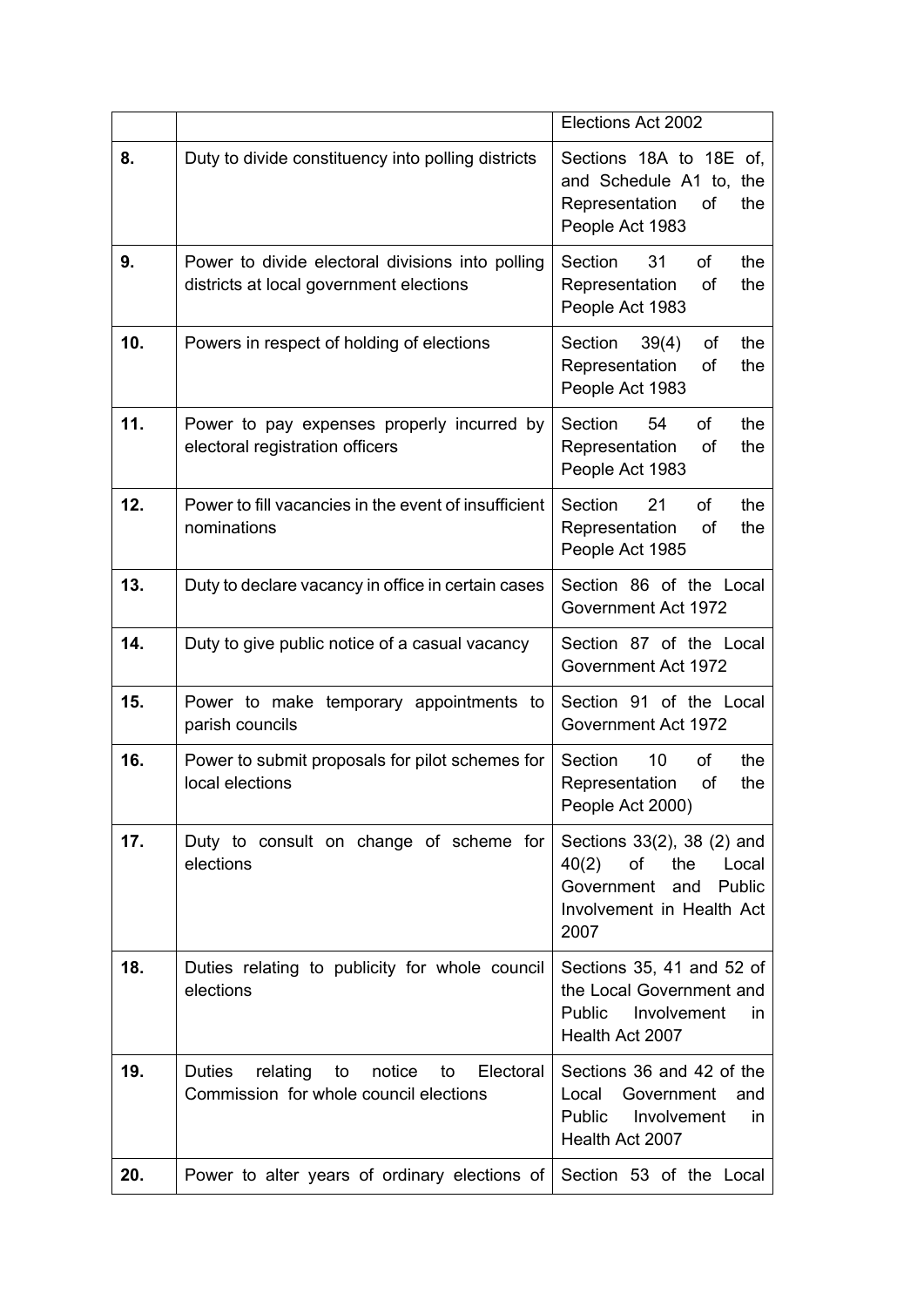|     | parish councillors                                                                                                                                                                                                                                                                                                                             | Government and<br>Public<br>Involvement in Health Act<br>2007                                                               |
|-----|------------------------------------------------------------------------------------------------------------------------------------------------------------------------------------------------------------------------------------------------------------------------------------------------------------------------------------------------|-----------------------------------------------------------------------------------------------------------------------------|
| 21. | Functions relating to change of name of<br>electoral area                                                                                                                                                                                                                                                                                      | Section 59 of the Local<br>Government and<br><b>Public</b><br>Involvement in Health Act<br>2007                             |
| 22. | The function of making a request for single-<br>member electoral areas                                                                                                                                                                                                                                                                         | Section 14A(1)(of the Local<br>Government Act 1992                                                                          |
| 23. | The function of passing resolutions for schemes<br>for elections                                                                                                                                                                                                                                                                               | Sections 32(1), 37(1) or<br>39(1)<br>of<br>the<br>Local<br>Government<br>Public<br>and<br>Involvement in Health Act<br>2007 |
| 24. | under review electoral<br>To<br>keep<br>and<br>administrative boundaries (and other issues<br>electoral<br>and<br>administrative<br>relating<br>to<br>arrangements) and to decide the Council's<br>response to any consultations or proposals by<br>the Electoral Commission and the Independent<br>Government Boundary Commission for England | Section<br>13<br>Local<br>Government Act 1992                                                                               |
|     | C. Functions relating to name and status of<br>areas and individuals                                                                                                                                                                                                                                                                           |                                                                                                                             |
| 1.  | Power to change the name of borough                                                                                                                                                                                                                                                                                                            | Section 74 of the Local<br>Government Act 1972                                                                              |
| 2.  | Power to change the name of a parish                                                                                                                                                                                                                                                                                                           | Section 75 of the Local<br>Government Act 1972                                                                              |
| 3.  | Power to confer title of honorary alderman or to<br>admit to be an honorary freeman                                                                                                                                                                                                                                                            | Section 249 of the Local<br>Government Act 1972                                                                             |
| 4.  | Power to petition for a charter to confer borough<br>status                                                                                                                                                                                                                                                                                    | Section 245b of the Local<br>Government Act 1972                                                                            |
|     | <b>Functions</b><br>relating<br>D.<br>to<br>community<br>governance                                                                                                                                                                                                                                                                            |                                                                                                                             |
| 1.  | relating to community governance<br><b>Duties</b><br>reviews                                                                                                                                                                                                                                                                                   | Section 79 of the Local<br>Government and Public<br>Involvement in Health Act<br>2007                                       |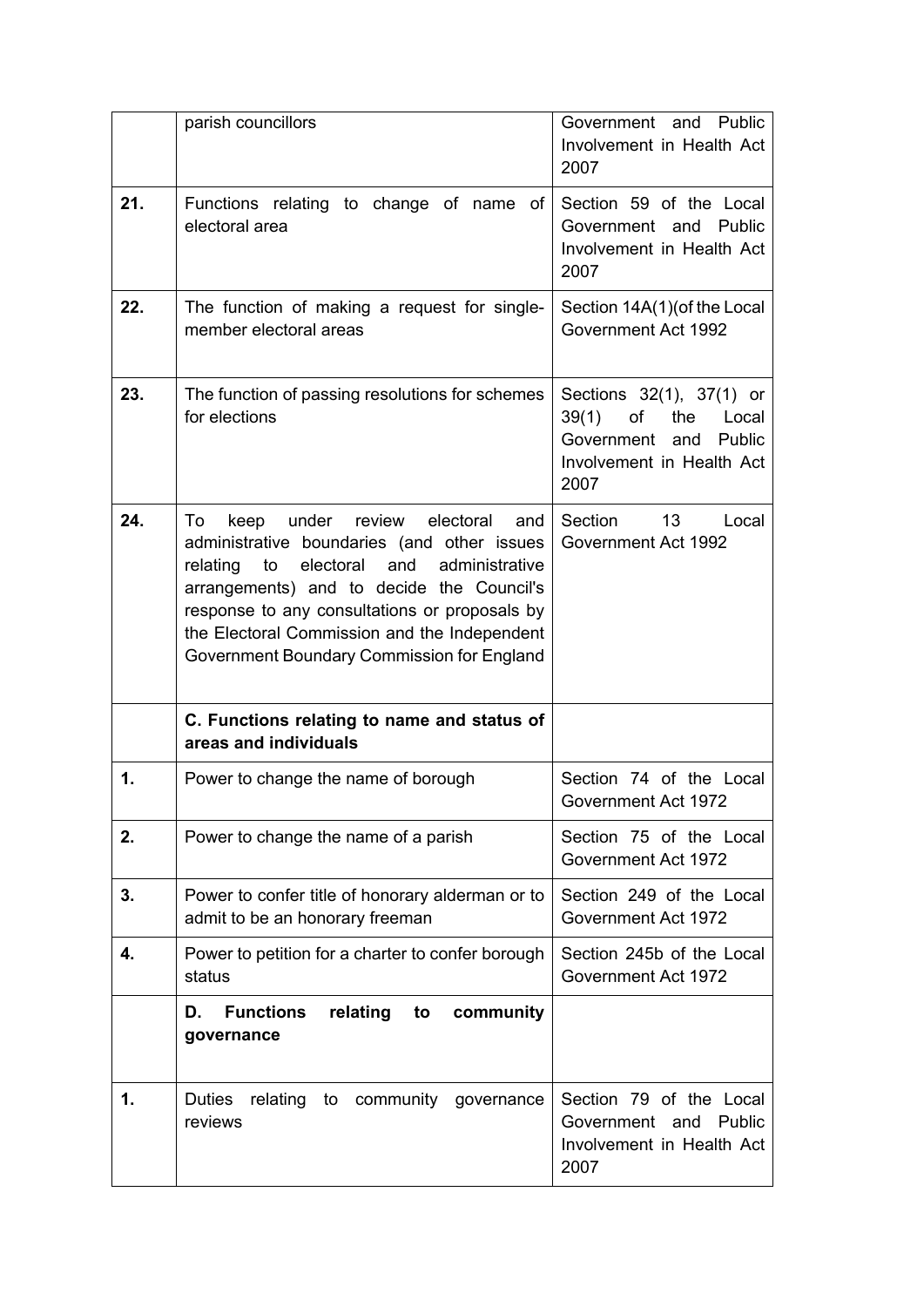| 2.  | Functions relating to community governance<br>petitions                                                                    | Sections 80, 83 to 85 of the<br>Local<br>Government<br>and<br>Public<br>Involvement<br>in.<br>Health Act 2007   |
|-----|----------------------------------------------------------------------------------------------------------------------------|-----------------------------------------------------------------------------------------------------------------|
| 3.  | Functions relating to terms of reference of<br>community governance review                                                 | Sections $81(4)$ to $(6)$ of the<br>Government<br>Local<br>and<br>Public Involvement<br>in.<br>Health Act 2007  |
| 4.  | Power to undertake a community governance<br>review                                                                        | Section 82 of the Local<br>Government and<br><b>Public</b><br>Involvement in Health Act<br>2007                 |
| 5.  | The function of making an order giving effect to<br>recommendations<br>made<br>in<br>a<br>community<br>governance review   | Section 86 of the Local<br>Government and<br><b>Public</b><br>Involvement in Health Act<br>2007                 |
| 6.  | The duty to make a change in governance<br>arrangements                                                                    | Paragraph 3 or 8 of<br>Schedule 4 to of the Local<br>Government and Public<br>Involvement in Health Act<br>2007 |
| 7.  | Functions relating<br>making<br>of<br>to<br>recommendations                                                                | Sections 87 to 92 of the<br>Local<br>Government<br>and<br>Public Involvement<br>in.<br>Health Act 2007          |
| 8.  | Duties when undertaking review                                                                                             | Section 93 to 95 of the<br>Local<br>Government<br>and<br>Public<br>Involvement<br>in.<br>Health Act 2007        |
| 9.  | Duty to publicise outcome of review                                                                                        | Section 96 of the Local<br>Public<br>Government and<br>Involvement in Health Act<br>2007                        |
| 10. | Duty to send two copies of order to Secretary of<br><b>State and Electoral Commission</b>                                  | Section 98(1) of the 2 Local<br>Government and Public<br>Involvement in Health Act<br>2007                      |
| 11. | Power to make agreements about incidental<br>matters e.g. transfer or retention of any property,<br>rights and liabilities | Section 99 of the Local<br>Government and<br><b>Public</b><br>Involvement in Health Act<br>2007                 |
|     | E. Functions relating to pensions etc.                                                                                     |                                                                                                                 |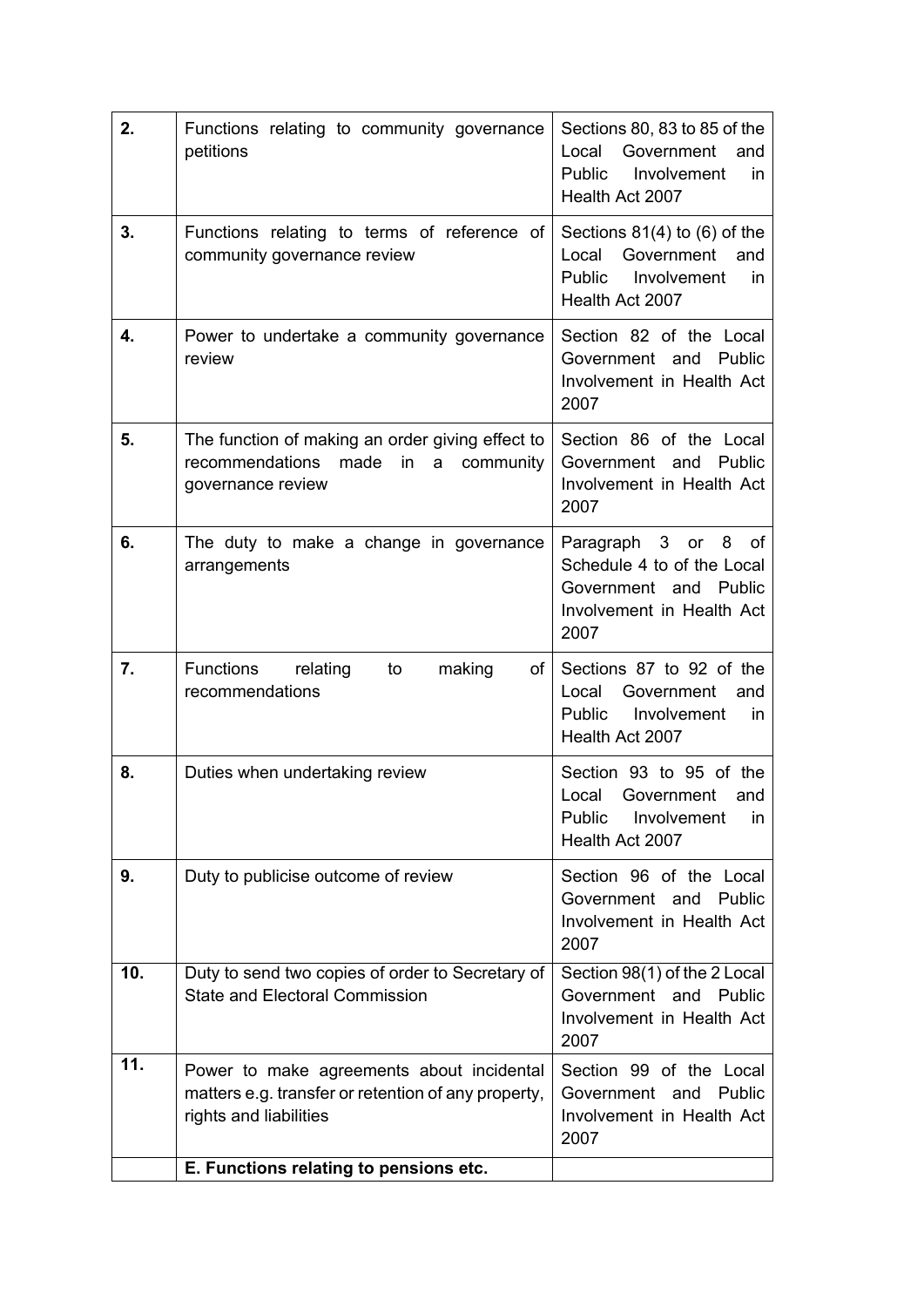|     | <b>Functions</b><br>relating<br>to<br>local<br>government<br>pensions, etc.                                                                                                                                               | Regulations under section<br>12<br>or<br>24<br>of the<br>7,<br>Superannuation Act 1972                       |
|-----|---------------------------------------------------------------------------------------------------------------------------------------------------------------------------------------------------------------------------|--------------------------------------------------------------------------------------------------------------|
|     | F. Procedural/regulatory functions                                                                                                                                                                                        |                                                                                                              |
| 1.  | Power to make, vary and revoke standing orders                                                                                                                                                                            | 106<br>Section<br>of.<br>and<br>paragraph 42 of Schedule<br>12<br>the<br>to,<br>Local<br>Government Act 1972 |
| 2.  | Power to make, vary and revoke standing orders<br>as to contracts                                                                                                                                                         | Section 135 of the Local<br>Government Act 1972                                                              |
| 3.  | Duty to make<br>arrangements for<br>proper<br>administration of financial affairs etc., including<br>the adoption, amendment and revocation of<br><b>Financial Regulations</b>                                            | Section 151 of the Local<br>Government Act 1972                                                              |
| 4.  | Power to make payments or provide other<br>benefits in cases of maladministration etc.                                                                                                                                    | Section 92 of the Local<br>Government Act 2000                                                               |
| 5.  | Power to promote or oppose local legislation or<br>personal Bills                                                                                                                                                         | Section 239 of the Local<br>Government Act 1972                                                              |
| 6.  | On the recommendation of the Independent<br>Remuneration Panel, to make, vary or revoke<br>the Members' Allowances Scheme and agree<br>the amounts payable for basic, attendance and<br>special responsibility allowances | Section<br>18<br>Local<br>Government and Housing<br>Act 1989                                                 |
| 7.  | On the recommendation of the Independent<br>Remuneration Panel, to determine the amount<br>of any allowances payable for:                                                                                                 |                                                                                                              |
| (a) | Mayor/Deputy Mayor                                                                                                                                                                                                        | Sections $3(5)$ and $5(4)$ of<br>the Local Government Act<br>1972                                            |
| (b) | <b>Financial loss</b>                                                                                                                                                                                                     | Section 173(4) of the Local<br>Government Act 1972                                                           |
| (c) | <b>Travel and subsistence</b>                                                                                                                                                                                             | Section 174 of the Local<br>Government Act 1972                                                              |
| (d) | Attendance at conferences and meetings                                                                                                                                                                                    | Section 175 of the Local<br>Government Act 1972                                                              |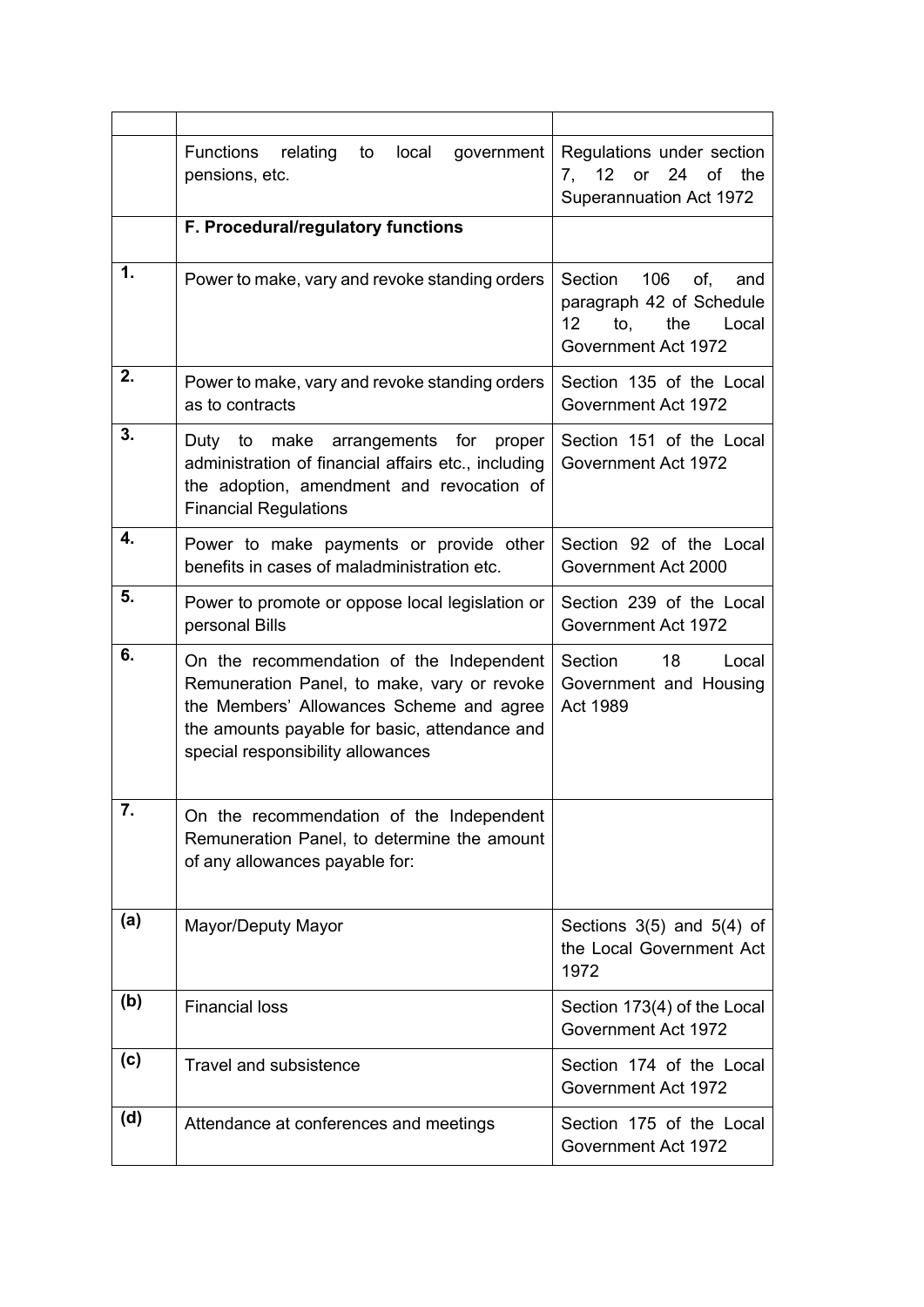| (e) | Councillors' pensions                                                                                                                                                                                         | <b>Local Government Pension</b><br>(Benefits,<br>Scheme<br>Membership<br>and<br>Contributions) Regulations<br>2007                                |
|-----|---------------------------------------------------------------------------------------------------------------------------------------------------------------------------------------------------------------|---------------------------------------------------------------------------------------------------------------------------------------------------|
| 8.  | To make arrangements for the discharge of<br>functions by a committee (under Terms of<br>Reference) or officer (under the Scheme of<br>Delegations to Officers), unless the function is a<br>Cabinet function | Section 101(5) of the Local<br>Government Act 1972                                                                                                |
| 9.  | To appoint committees, boards, panels, outside<br>bodies etc., to agree and decide on the<br>composition and membership of and make<br>appointments to the same, unless the function is<br>a Cabinet function | Section 102 of the Local<br>Government Act 1972                                                                                                   |
| 10. | To agree to establish a joint committee to be,<br>for the purposes of Part 2 of the Planning and<br>Compulsory Purchase Act 2004, a local<br>planning authority                                               | Section 29 of the Planning<br>and Compulsory Purchase<br>Act 2004                                                                                 |
| 11. | To adopt the Council's [Member] Code of<br>Conduct                                                                                                                                                            | Section 51 of the Local<br>Government Act 2000                                                                                                    |
| 12. | To appoint (and remove) the Leader of the<br>Council                                                                                                                                                          | Section 2A of the Local<br>Government Act 2000                                                                                                    |
| 13. | To adopt the Council's Constitution                                                                                                                                                                           | Government<br>Local<br>Act<br>2000 and regulations made<br>there under                                                                            |
| 14. | To authorise applications to the Secretary of<br>State for housing land transfers of housing stock                                                                                                            | Sections 32, 43 and 106A<br>and Schedule 3A Housing<br>Leasehold<br>1985,<br>Act<br>Reform,<br>Housing<br>and<br>Urban<br>Development Act<br>1993 |
| 15. | To resolve not to issue a casino premises<br>licence                                                                                                                                                          | Section<br>166<br>of<br>the<br>Gambling Act 2005                                                                                                  |
| 16. | To make an order identifying a place as a<br>designated public place for the purposes of<br>police powers in relation to alcohol consumption                                                                  | Section<br>13(2)<br>the<br>of<br><b>Criminal Justice and Police</b>                                                                               |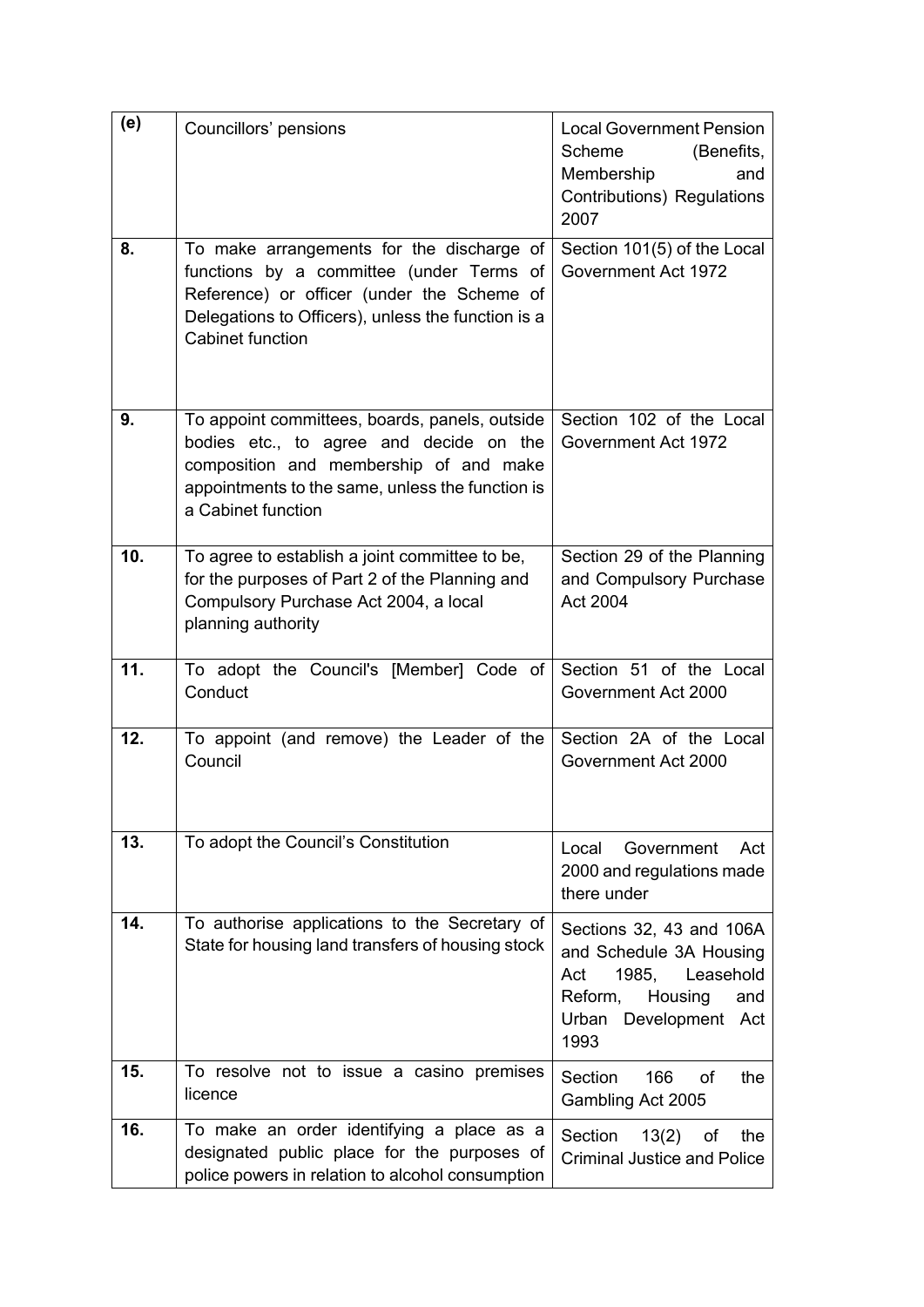|     |                                                                                                                                             | Act 2001                                                                                                                                               |
|-----|---------------------------------------------------------------------------------------------------------------------------------------------|--------------------------------------------------------------------------------------------------------------------------------------------------------|
|     | The Cabinet may formulate the proposals for<br>adoption by the GAC                                                                          |                                                                                                                                                        |
| 17. | To make or revoke an order designating a                                                                                                    | Section 16 of the Violent                                                                                                                              |
|     | locality as an alcohol disorder zone                                                                                                        | <b>Crime Reduction Act 2006</b>                                                                                                                        |
|     | The Cabinet may formulate the proposals for<br>adoption by the GAC                                                                          |                                                                                                                                                        |
| 18. | To receive any reports by the Monitoring Officer<br>or the Section 151 Officer (including Section 112<br>and Section 114 reports            |                                                                                                                                                        |
| 19. | To consider any reports by an appointed person<br>into misconduct by the Head of Paid Service,<br>Monitoring Officer or Section 151 Officer |                                                                                                                                                        |
| 20. | To make, amend, revoke, re-inact or adopt<br><b>Byelaws</b>                                                                                 | Section 236 of the Local<br>Government Act 1972                                                                                                        |
| 21. | To deal with the regulatory, consent and<br>enforcement decisions unless the function has<br>been delegated by the GAC                      | Local<br>Authorities<br>(Functions<br>and<br>Responsibilities)(England)<br>Regulations<br>2000<br>(as                                                  |
|     |                                                                                                                                             | amended)                                                                                                                                               |
|     |                                                                                                                                             |                                                                                                                                                        |
| 1.  | <b>G. Policy Framework - Statutory Plans</b>                                                                                                |                                                                                                                                                        |
|     | The Cabinet may formulate the following plans,                                                                                              |                                                                                                                                                        |
| (a) | strategies etc. for approval by the GAC<br>Statement of licensing policy                                                                    | Section 5 of the Licensing<br>Act 2003                                                                                                                 |
| (b) | Licensing authority policy statement                                                                                                        | Section<br>349<br>of<br>the<br>Gambling Act 2005                                                                                                       |
| (c) | Approval of Local Plan documents, from the<br>publication stage onwards                                                                     | Town<br>and<br>Country<br>Planning<br>Act,<br>1990 (as<br>amended) & Town and<br>Country Planning (Local<br>Planning)<br>(England)<br>Regulations 2012 |
| (d) | Approval to designate an organisation or body<br>as a Neighbourhood Forum in relation to a<br>Neighbourhood Area                            | Section 61F(5) of the Town<br>and Country Planning Act<br>1990 (as amended)                                                                            |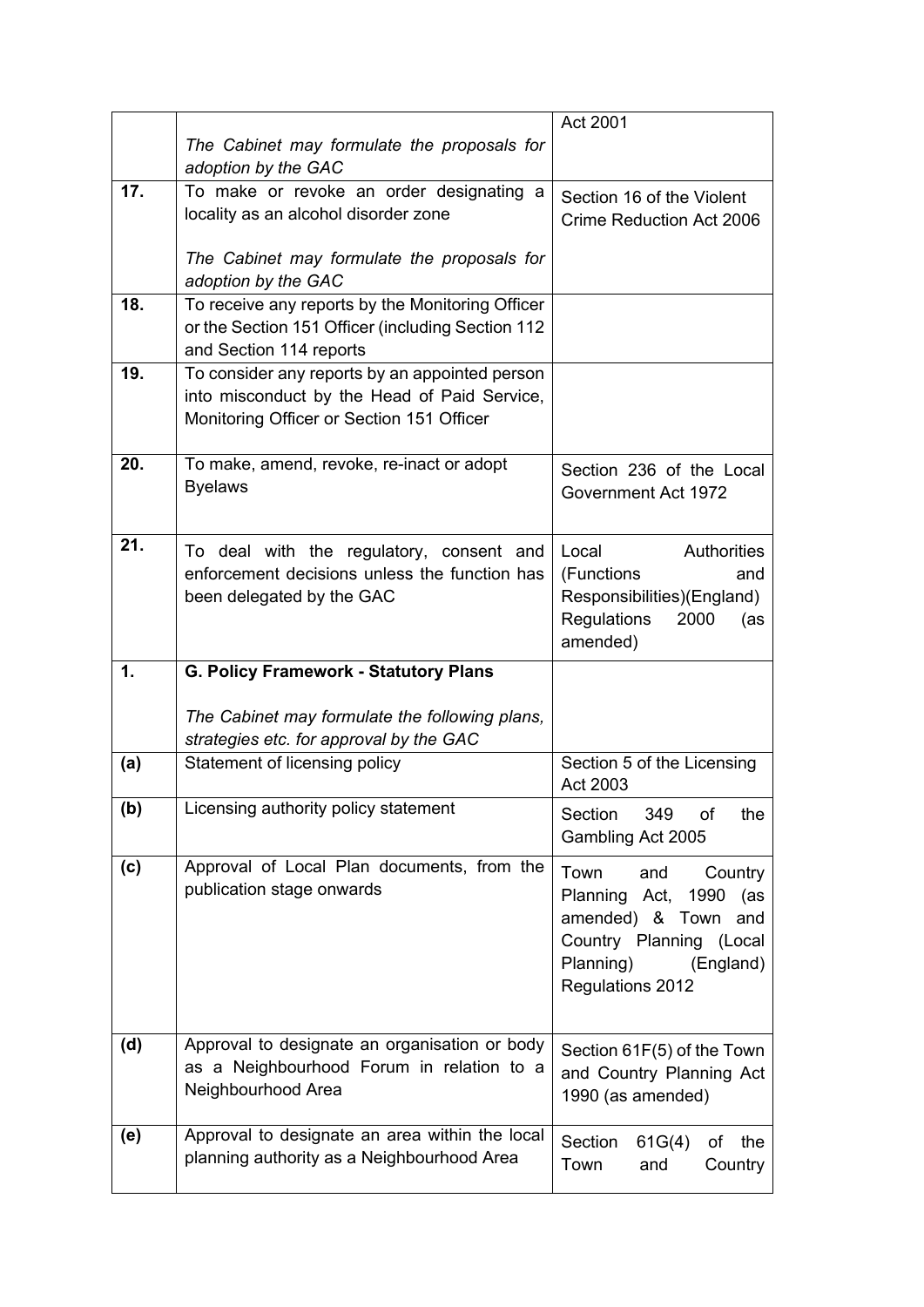|                |                                                                                                                                                                      | Planning Act 1990<br>(as<br>amended)                                                                          |
|----------------|----------------------------------------------------------------------------------------------------------------------------------------------------------------------|---------------------------------------------------------------------------------------------------------------|
| (f)            | Decision to make or refuse to make a<br>Neighbourhood Development Plan                                                                                               | Section 38A(4) of<br>the<br>Planning and Compulsory<br>Purchase Act 2004 (as<br>amended                       |
| 2.             | H. Policy Framework - Other Plans                                                                                                                                    |                                                                                                               |
|                | The Cabinet may formulate the following plans,<br>strategies etc. for approval by the GAC                                                                            |                                                                                                               |
| (a)            | Revenue and capital budget, Council Tax levy<br>and rents of Council dwellings and related<br>properties                                                             | <b>Local Government</b><br>Finance Act 1992                                                                   |
| (b)            | Charges Policy,<br>Fees<br>and<br>Treasury<br>Policy Statement,<br>Annual<br>Management<br>Treasury Management Strategy and Medium<br><b>Term Financial Strategy</b> |                                                                                                               |
| (c)            | <b>Single Equalities Scheme</b>                                                                                                                                      |                                                                                                               |
| (d)            | Corporate Plan                                                                                                                                                       |                                                                                                               |
| (e)            | <b>Council Plan</b>                                                                                                                                                  |                                                                                                               |
| (f)            | Asset Management Plan                                                                                                                                                |                                                                                                               |
| (g)            | <b>Housing Business Plan</b>                                                                                                                                         |                                                                                                               |
| (h)            | Housing Investment Programme                                                                                                                                         |                                                                                                               |
| (i)            | <b>Housing Strategy</b>                                                                                                                                              |                                                                                                               |
| $(\mathsf{J})$ | Other plans and strategies which the GAC may<br>decide should be adopted or approved by it as a<br>matter of local choice                                            | <b>Local Authorities</b><br>(Functions and<br>Responsibilities) (England)<br>Regulations 2000 (as<br>amended) |
|                | I. Staff                                                                                                                                                             |                                                                                                               |
| 1.             | To appoint staff, and to determine the terms and<br>conditions on which they hold office (including<br>procedures for their dismissal)                               | Section 112 of the Local<br>Government Act 1972                                                               |
| 2.             | To appoint officers for particular purposes<br>(appointment of " proper officers")                                                                                   | Section 270(3) of the Local<br>Government Act 1972                                                            |
| 3.             | Duty to designate officer as the head of the                                                                                                                         | Section 4(1) of the Local<br>Government and Housing                                                           |